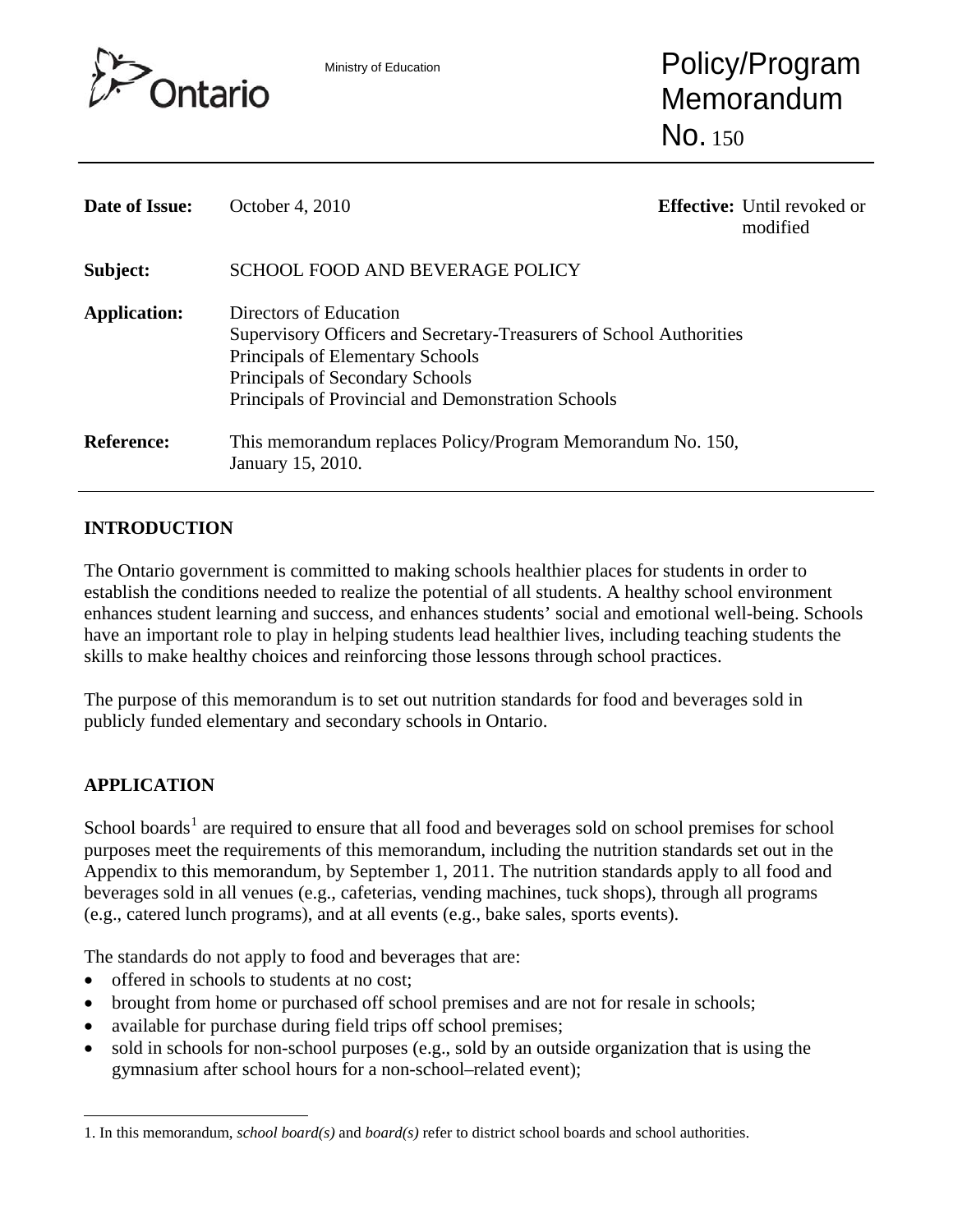



- sold for fundraising activities that occur off school premises;
- sold in staff rooms.

# **LEGISLATIVE AUTHORITY**

Paragraphs 29.3 and 29.4 of subsection 8(1) of the Education Act provide the Minister of Education with the authority to establish a policy with respect to nutrition standards for food and beverages and for any ingredient contained in food and beverages provided on school premises or in connection with a schoolrelated activity, and to require school boards to comply with the policy.

# **RATIONALE FOR A SCHOOL FOOD AND BEVERAGE POLICY**

The school food and beverage policy contributes to improved education and health outcomes for all students. Research shows that "health and education success are intertwined: schools cannot achieve their primary mission of education if students are not healthy"<sup>[2](#page-1-0)</sup> and that "healthy eating patterns in childhood and adolescence promote optimal childhood health, growth, and intellectual development".<sup>[3](#page-1-1)</sup>

The school environment profoundly influences students' attitudes, preferences, and behaviours. Research also shows that when nutritionally inadequate food and beverages are available and promoted at school every day, even along with healthier food and beverages, it becomes increasingly difficult for students to have a healthy diet.<sup>[4](#page-1-2)</sup>

The implementation of the school food and beverage policy in Ontario's publicly funded schools will contribute to reducing students' risk of developing serious, chronic diseases, such as heart disease, type 2 diabetes, and certain types of cancer.

The school food and beverage policy constitutes a comprehensive approach to the sale of food and beverages in schools province-wide. The implementation of this policy is another important step in creating healthier schools in Ontario.<sup>[5](#page-1-3)</sup> It also reinforces the knowledge, skills, and attitudes regarding healthy eating that are developed through the various subjects and disciplines in the Ontario curriculum.

l 2. M. M. Storey, M. S. Nanney, and M. B. Schwartz, "Schools and Obesity Prevention: Creating School Environments and Policies to Promote Healthy Eating and Physical Activity", *The Milbank Quarterly*, 87(1), (2009), p. 72.

<sup>3.</sup> Centers for Disease Control and Prevention, *Guidelines for School Health Programs to Promote Lifelong Healthy Eating,* MMWR 1996;45 (No. RR-9), p. 1.

<sup>4.</sup> Dietitians of Canada, "School Food and Nutrition Recommendations for Ontario Ministry of Education Regarding Snacks and Beverages Dispensed by Vending Machines", p. 3, published with Ontario Ministry of Education, Policy/Program Memorandum No. 135, "Healthy Foods and Beverages in Elementary School Vending Machines", October 20, 2004.

<span id="page-1-3"></span><span id="page-1-2"></span><span id="page-1-1"></span><span id="page-1-0"></span><sup>5.</sup> For further information, see Foundations for a Healthy School, at www.ontario.ca/healthyschools.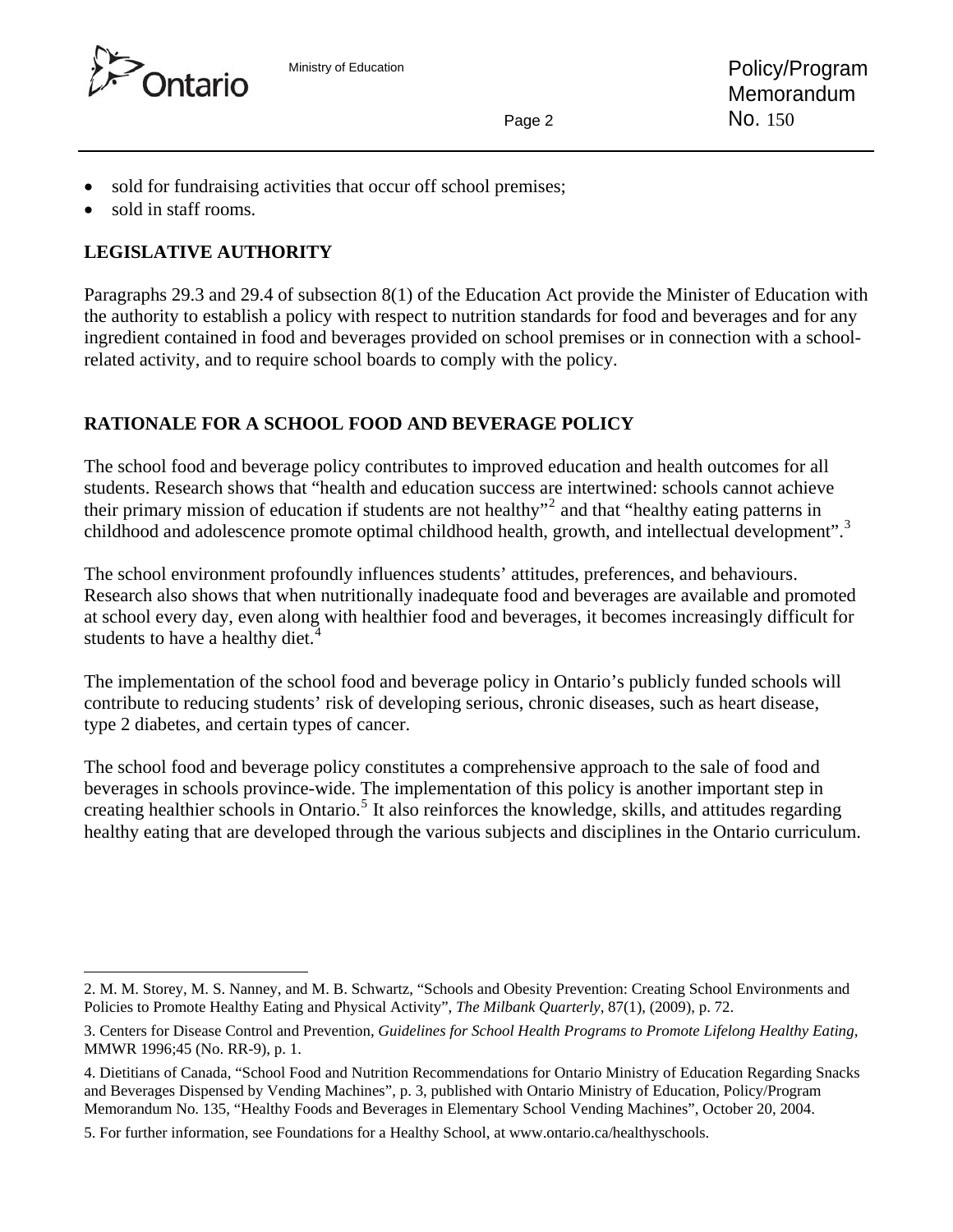<span id="page-2-0"></span>

l

### **NUTRITION STANDARDS**

The nutrition standards embody the principles of healthy eating outlined in Canada's Food Guide, and are intended to ensure that the food and beverages sold in schools contribute to students' healthy growth and development. The nutrition standards for food and beverages are set out within the following two sections:

*Nutrition Standards for Food.* Food is divided into "Vegetables and Fruit", "Grain Products", "Milk and Alternatives", and "Meat and Alternatives", following Canada's Food Guide. There are also "Mixed Dishes", for products that contain more than one major ingredient (e.g., pizza, pasta, soup, salads, and sandwiches), and "Miscellaneous Items", for items that are to be used in limited amounts (e.g., condiments, sauces, dips, oils, dressings) and for confectionery, which is not permitted for sale (e.g., candy, chocolate).

*Nutrition Standards for Beverages.* Standards for beverages are provided separately for elementary schools and secondary schools.

The above two sections outline nutrition criteria<sup>[6](#page-2-0)</sup> that food and beverages must meet in order to be sold in schools. The nutrition criteria are provided in the following categories:

*Sell Most (≥* 80%). Products in this category are the healthiest options and generally have higher levels of essential nutrients and lower amounts of fat, sugar, and/or sodium. They must make up *at least 80 per*   $cent$  of all food choices<sup>[7](#page-2-0)</sup> that are available for sale in all venues, through all programs, and at all events. The same requirement applies to beverage choices.<sup>[8](#page-2-0)</sup>

*Sell Less (* $\leq$  *20%).* Products in this category may have slightly higher amounts of fat, sugar, and/or sodium than food and beverages in the "Sell Most" category. They must make up *no more than 20 per cent* of all food choices that are available for sale in all venues, through all programs, and at all events. The same requirement applies to beverage choices.

*Not Permitted for Sale.* Products in this category generally contain few or no essential nutrients and/or contain high amounts of fat, sugar, and/or sodium (e.g., deep-fried and other fried foods, confectionery). Food and beverages in this category may not be sold in schools.

Often a type of food or beverage (e.g., bread, meat, cheese) will fit in all three of the above categories, depending on its nutritional value. To determine whether a specific product may be sold in schools, it is

<sup>6.</sup> The nutrition criteria are based on scientific research, on the Canadian Food Inspection Agency's *Guide to Labelling and Advertising* (http://www.inspection.gc.ca/english/fssa/labeti/guide/toce.shtml), on a cross-jurisdiction scan, and on market research on available food and beverage products.

<sup>7.</sup> The following are examples of food choices: a bran muffin is one food choice and a banana muffin is another food choice; an apple is one food choice and an orange is another food choice.

<sup>8.</sup> The following are examples of beverage choices: plain milk is one beverage choice and chocolate milk is another beverage choice; orange juice is one beverage choice and apple juice is another beverage choice.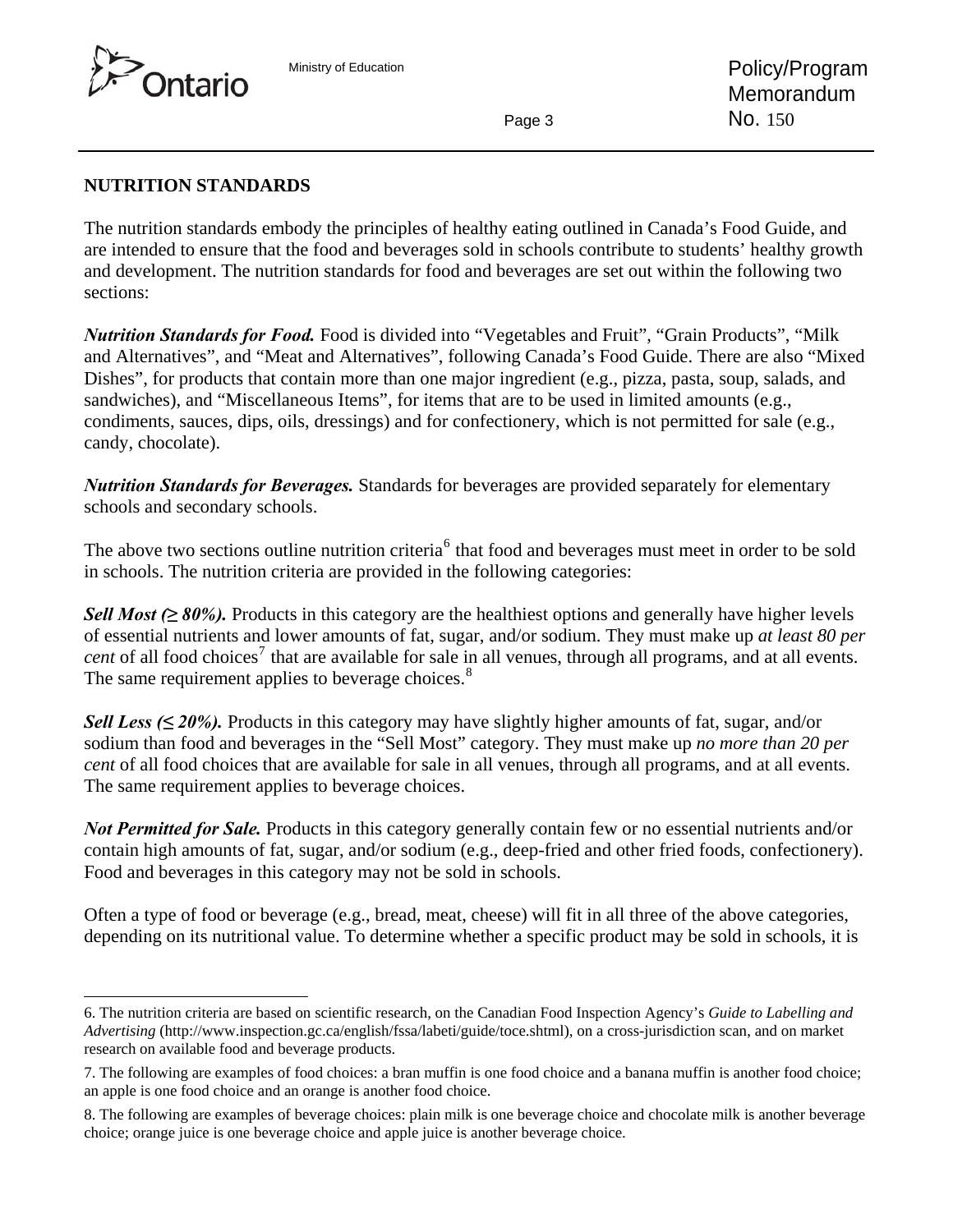

necessary to read the information on the food label – particularly the Nutrition Facts table and the ingredient list – and compare this information with the nutrition criteria.

Food should always be prepared in a healthy way – that is, using cooking methods that require little or no added fat or sodium, such as baking, barbequing, boiling, broiling, grilling, microwaving, poaching, roasting, steaming, or stir-frying.

# **EXEMPTION FOR SPECIAL-EVENT DAYS**

The school principal may designate up to ten days (or fewer, as determined by the school board) during the school year as special-event days on which food and beverages sold in schools would be exempt from the nutrition standards outlined in this memorandum. The school principal must consult with the school council prior to designating a day as a special-event day. School principals are encouraged to consult with their students in making these decisions.

Notwithstanding this exemption, on special-event days, schools are encouraged to sell food and beverages that meet the nutrition standards set out in this memorandum.

# **ADDITIONAL REQUIREMENTS**

The following requirements must also be met:

- School boards must comply with Ontario Regulation 200/08, "Trans Fat Standards", and any other applicable regulations made under the Education Act.
- Principals must take into consideration strategies developed under the school board's policy on anaphylaxis to reduce the risk of exposure to anaphylactic causative agents.
- Food and beverages must be prepared, served, and stored in accordance with Regulation 562, "Food Premises", as amended, made under the Health Protection and Promotion Act.
- School boards must ensure that students have access to drinking water during the school day.
- The diversity of students and staff must be taken into consideration in order to accommodate religious and/or cultural needs.

# **PRACTICES FOR CONSIDERATION**

Boards and schools should take into consideration the following when food or beverages are sold or provided in schools:

- Offer, when available and where possible, food and beverages that are produced in Ontario.
- Be environmentally aware (e.g., reduce food waste, reuse containers, recycle food scraps).
- Avoid offering food or beverages as a reward or an incentive for good behaviour, achievement, or participation.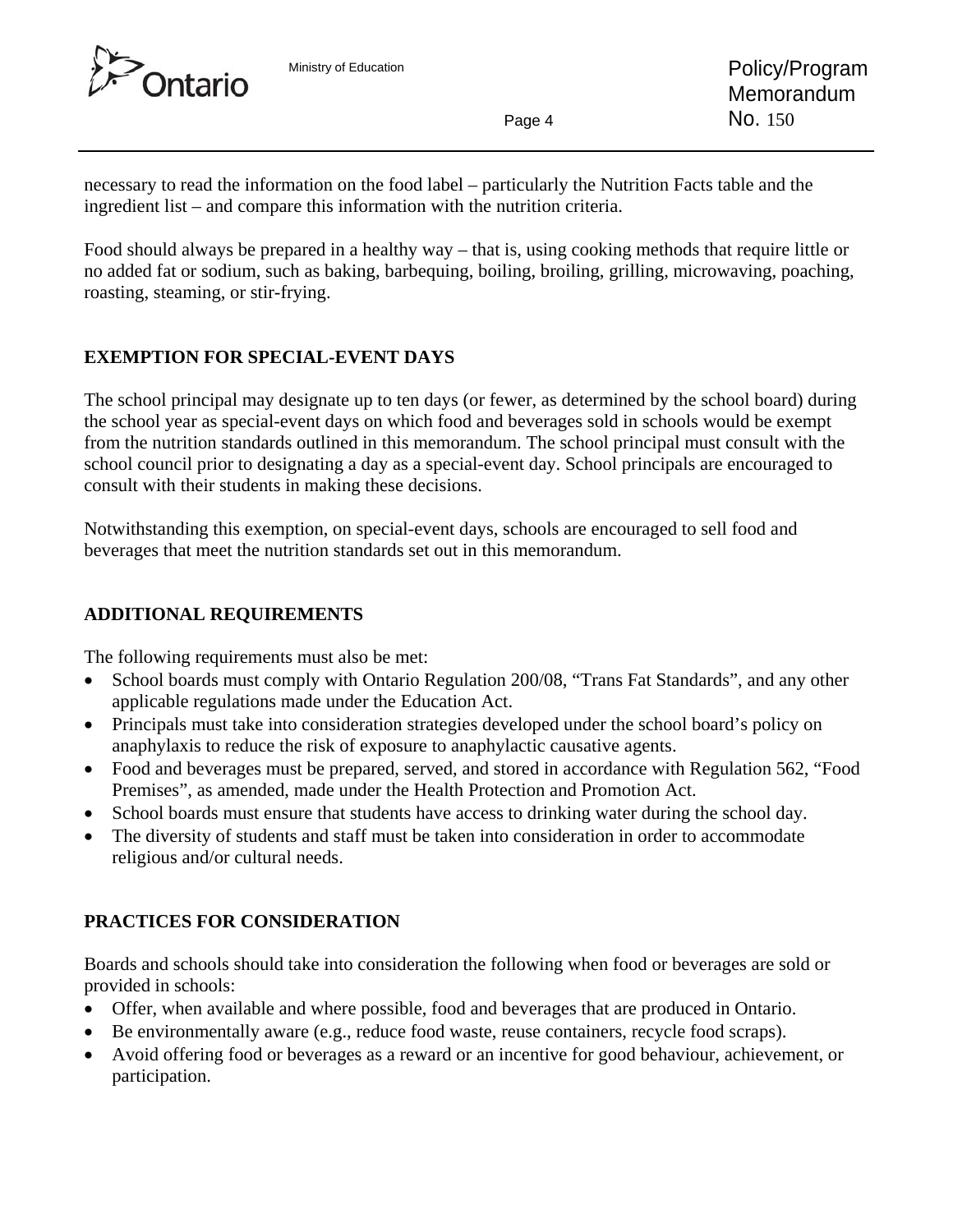

# **IMPLEMENTATION AND MONITORING**

Any existing school board policies or guidelines related to food and beverages sold in schools must be in accordance with this memorandum. The ministry recognizes that there may be differences in approaches and implementation at the local level. School boards and schools are encouraged to continue to work with students, parents, school staff, community members, public health professionals, and food service providers to ensure that appropriate strategies are in place to implement this memorandum.

School boards are encouraged to consult with their board of health to implement the nutrition standards. Under Ontario Public Health Standards, 2008, boards of health have a mandate to work with school boards and schools on healthy eating in schools.

School boards are responsible for monitoring the implementation of this memorandum.

At the end of the 2010–11 school year, school boards will be required to attest that they will be in full compliance with this memorandum on September 1, 2011.

For more information on support that is available to assist with implementation, see www.ontario.ca/healthyschools.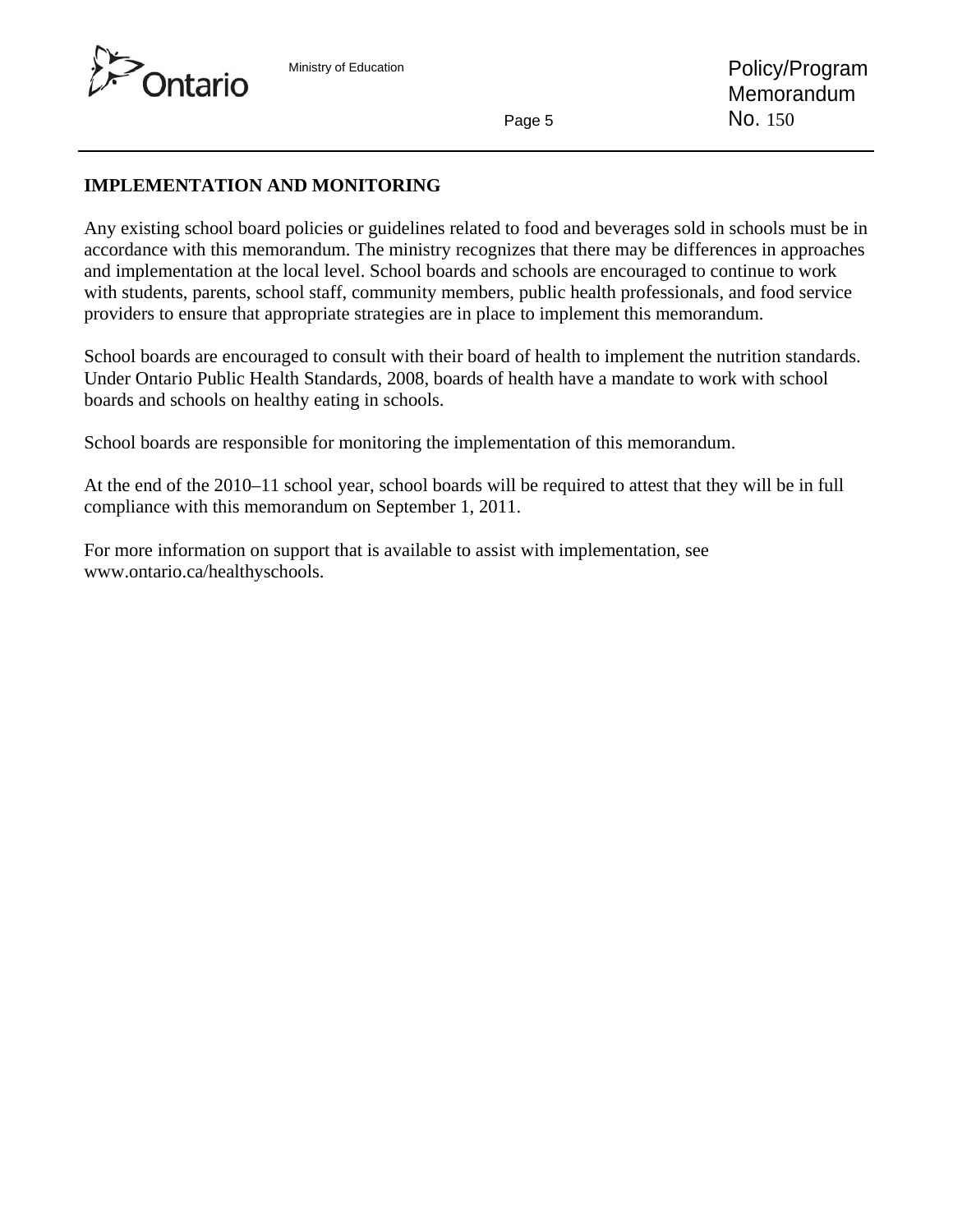# **APPENDIX: NUTRITION STANDARDS FOR ONTARIO SCHOOLS**

Read the information on the food label – particularly the Nutrition Facts table and the ingredient list – and compare this information with the nutrition criteria outlined below in order to determine whether a food or beverage may be sold at the school.

Products in the "Sell Most" category must make up *at least 80 per cent* of all food choices and *at least 80 per cent* of all beverage choices that are available for sale in all venues, through all programs, and at all events on school premises.

Products in the "Sell Less" category must make up *no more than 20 per cent* of all food choices and *no more than 20 per cent* of all beverage choices that are available for sale in all venues, through all programs, and at all events on school premises.

### **Nutrition Standards for Food**

All food sold in schools must meet the standards set out in Ontario Regulation 200/08, "Trans Fat Standards", made under the Education Act.

### **Vegetables and Fruit**

• Compare the nutrition criteria below with the Nutrition Facts table and the ingredient list on the food label.

• See the section "Nutrition Standards for Beverages" for the nutrition criteria for vegetable and fruit juices and juice blends.

• Food should always be prepared in a healthy way – that is, using cooking methods that require little or no added fat or sodium, such as baking, barbequing, boiling, broiling, grilling, microwaving, poaching, roasting, steaming, or stir‐frying.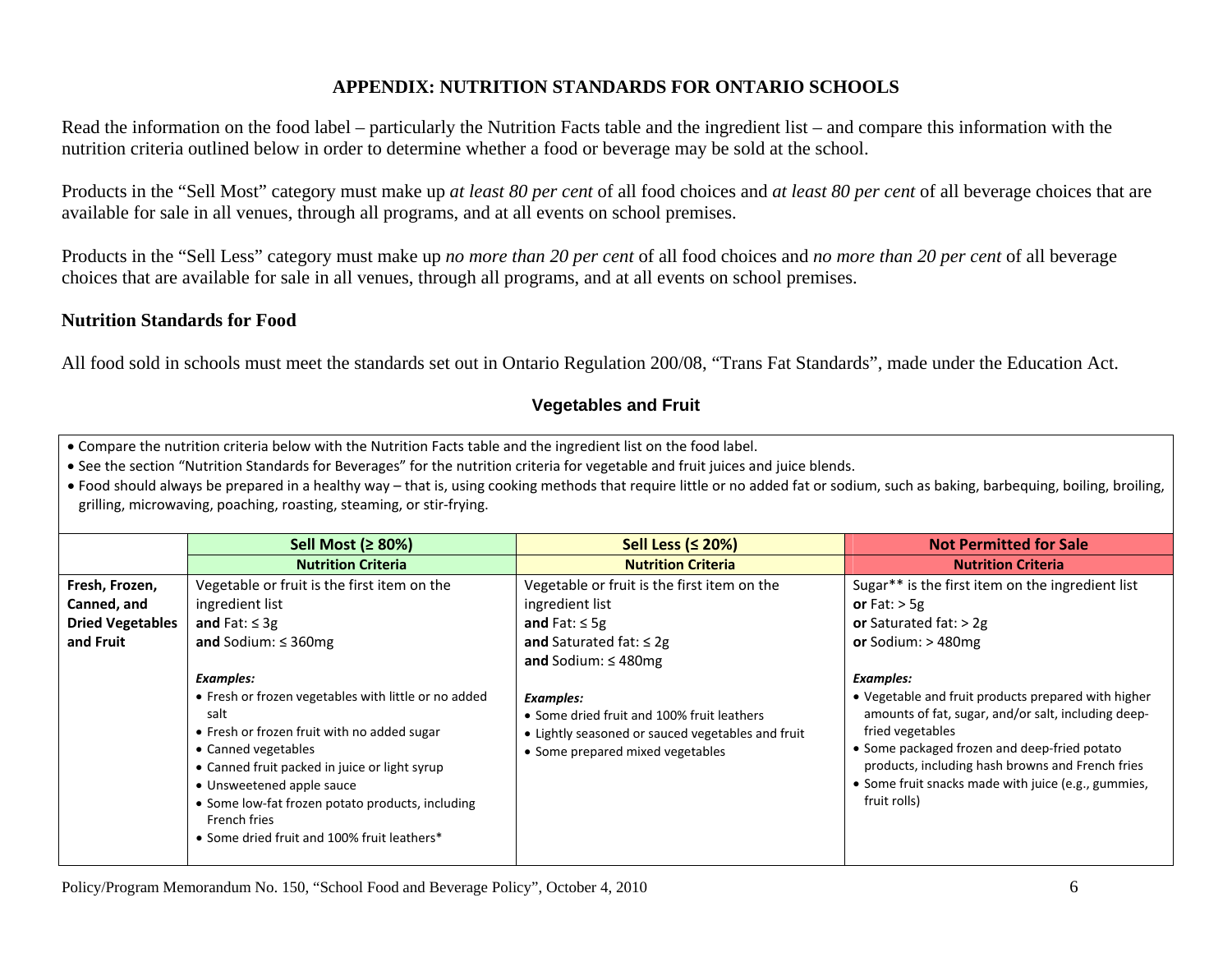### **Vegetables and Fruit (cont.)**

|                      | Sell Most ( $\geq 80\%$ )                             | Sell Less ( $\leq$ 20%)                        | <b>Not Permitted for Sale</b>                       |
|----------------------|-------------------------------------------------------|------------------------------------------------|-----------------------------------------------------|
|                      | <b>Nutrition Criteria</b>                             | <b>Nutrition Criteria</b>                      | <b>Nutrition Criteria</b>                           |
| <b>Canned</b>        | Fat: $\leq$ 3g                                        |                                                | Fat: $> 3g$                                         |
| <b>Tomatoes and</b>  | and Sodium: $\leq$ 480mg                              |                                                | or Sodium: $>$ 480mg                                |
| <b>Tomato-Based</b>  |                                                       |                                                |                                                     |
| <b>Products</b>      | <b>Examples:</b>                                      |                                                | Examples:                                           |
|                      | • Some whole, crushed, or diced tomatoes              |                                                | • Whole, crushed, or diced tomatoes that are higher |
|                      | • Some pasta sauce                                    |                                                | in fat or sodium                                    |
|                      |                                                       |                                                | • Pasta sauce that is higher in fat or sodium       |
|                      |                                                       |                                                |                                                     |
| <b>Vegetable and</b> | Fat: $\leq$ 3g                                        | Fat: $\leq$ 5g                                 | $Fat:$ > 5g                                         |
| <b>Fruit Chips</b>   | and Sodium: $\leq$ 240mg                              | and Saturated fat: $\leq 2g$                   | or Saturated fat: $>$ 2g                            |
|                      |                                                       | and Sodium: $\leq$ 480mg                       | or Sodium: $>$ 480mg                                |
|                      | Examples:                                             |                                                |                                                     |
|                      | • Some lower-fat, lower-sodium vegetable chips (e.g., | Examples:                                      | Examples:                                           |
|                      | potato, carrot)                                       | • Some vegetable chips (e.g., potato, carrot)  | • Some vegetable chips that are higher in fat or    |
|                      | • Some lower-fat, lower-sodium fruit chips (e.g.,     | • Some fruit chips (e.g., banana, apple, pear) | sodium                                              |
|                      | banana, apple, pear)                                  |                                                | • Some fruit chips that are higher in fat or sodium |
|                      |                                                       |                                                |                                                     |

\*Food high in sugars and starches (natural or added) can leave particles clinging to the teeth and put dental health at risk. Vegetable and fruit choices of particular concern include fruit leathers, dried fruit, and chips (potato or other). It is suggested that these foods be eaten only at meal times and that foods that clear quickly from the mouth be eaten at snack times, such as fresh (raw or cooked), canned, or frozen vegetables or fruit.

\*\*Look for other words for sugar, such as glucose, fructose, sucrose, dextrose, dextrin, corn syrup, maple syrup, cane sugar, honey, and concentrated fruit juice.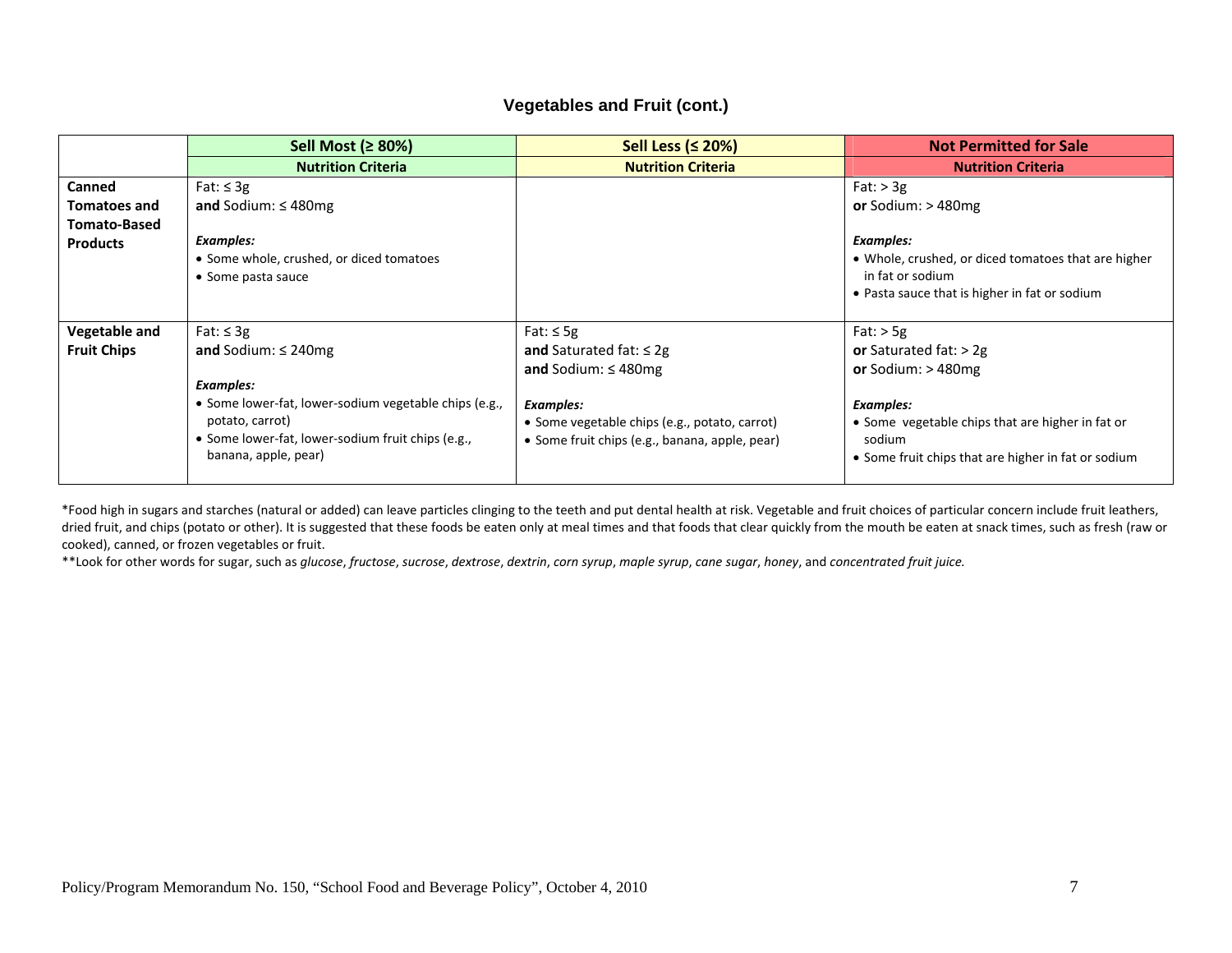#### **Grain Products**

• Compare the nutrition criteria below with the Nutrition Facts table and the ingredient list on the food label.

• Food should always be prepared in a healthy way – that is, using cooking methods that require little or no added fat or sodium, such as baking, barbequing, boiling, broiling, grilling, microwaving, poaching, roasting, steaming, or stir‐frying.

|                    | Sell Most (≥ 80%)                                                                                                  | Sell Less ( $\leq$ 20%)                                                                                          | <b>Not Permitted for Sale</b>                                                                 |
|--------------------|--------------------------------------------------------------------------------------------------------------------|------------------------------------------------------------------------------------------------------------------|-----------------------------------------------------------------------------------------------|
|                    | <b>Nutrition Criteria</b>                                                                                          | <b>Nutrition Criteria</b>                                                                                        | <b>Nutrition Criteria</b>                                                                     |
| <b>Bread</b>       | Whole grain is the first item on the ingredient list                                                               | Saturated fat: $\leq 2g$                                                                                         | Saturated fat: > 2g                                                                           |
|                    | and Saturated fat: $\leq 2g$                                                                                       | and Sodium: $\leq$ 480mg                                                                                         | or Sodium: $>$ 480mg                                                                          |
|                    | and Sodium: $\leq$ 240mg                                                                                           |                                                                                                                  |                                                                                               |
|                    | and Fibre: $\geq 2g$                                                                                               | <b>Examples:</b>                                                                                                 | <b>Examples:</b>                                                                              |
|                    |                                                                                                                    | · White (enriched) breads, including buns, bagels,<br>English muffins, rolls, naan, pitas, tortillas, chapattis, | • White breads that are higher in fat or sodium<br>• Some cheese breads, scones, and biscuits |
|                    | <b>Examples:</b>                                                                                                   | rotis, bannock                                                                                                   |                                                                                               |
|                    | · Whole grain breads, including buns, bagels, English<br>muffins, rolls, naan, pitas, tortillas, chapattis, rotis, | · White (enriched) pizza dough                                                                                   |                                                                                               |
|                    | bannock                                                                                                            |                                                                                                                  |                                                                                               |
|                    | • Whole grain pizza dough and flatbread                                                                            |                                                                                                                  |                                                                                               |
|                    |                                                                                                                    |                                                                                                                  |                                                                                               |
| Pasta, Rice,       | Fat: $\leq$ 3g                                                                                                     | Fat: $\leq$ 5g                                                                                                   | $Fat:$ > 5g                                                                                   |
| and Other          | and Saturated fat: $\leq 2g$                                                                                       | and Saturated fat: $\leq 2g$                                                                                     | or Saturated fat: $>$ 2g                                                                      |
| <b>Grains</b>      | and Sodium: $\leq$ 240mg                                                                                           | and Sodium: $\leq$ 480mg                                                                                         | or Sodium: $>$ 480mg                                                                          |
|                    |                                                                                                                    |                                                                                                                  |                                                                                               |
|                    | <b>Examples:</b>                                                                                                   | <b>Examples:</b>                                                                                                 | Examples:                                                                                     |
|                    | • Whole wheat or white (enriched) pasta, including<br>couscous                                                     | • Some pasta, rice, and other grains                                                                             | • Some pasta, rice, and other grains that are higher in<br>fat, saturated fat, or sodium      |
|                    | • White, brown, and wild rice, rice noodles, and soba                                                              |                                                                                                                  |                                                                                               |
|                    | noodles                                                                                                            |                                                                                                                  |                                                                                               |
|                    | · Quinoa, bulgur, wheat berries, spelt, and other                                                                  |                                                                                                                  |                                                                                               |
|                    | whole grains                                                                                                       |                                                                                                                  |                                                                                               |
| <b>Baked Goods</b> |                                                                                                                    |                                                                                                                  |                                                                                               |
|                    | Fat: $\leq$ 5g                                                                                                     | Fat: $\leq 10g$                                                                                                  | $Fat:$ > 10g                                                                                  |
|                    | and Saturated fat: $\leq 2g$                                                                                       | and Saturated fat: $\leq 2g$                                                                                     | or Saturated fat: $>$ 2g                                                                      |
|                    | and Fibre: $\geq 2g$                                                                                               | and Fibre: $\geq 2g$                                                                                             | or Fibre: $<$ 2g                                                                              |
|                    | <b>Examples:</b>                                                                                                   | Examples:                                                                                                        | <b>Examples:</b>                                                                              |
|                    | • Some muffins, cookies, grain-based bars                                                                          | • Some muffins, cookies, grain-based bars, snacks                                                                | • Most croissants, danishes, cakes, doughnuts, pies,                                          |
|                    | • Some whole grain waffles and pancakes                                                                            | • Some waffles and pancakes                                                                                      | turnovers, pastries                                                                           |
|                    |                                                                                                                    |                                                                                                                  | • Some cookies and squares                                                                    |
|                    |                                                                                                                    |                                                                                                                  |                                                                                               |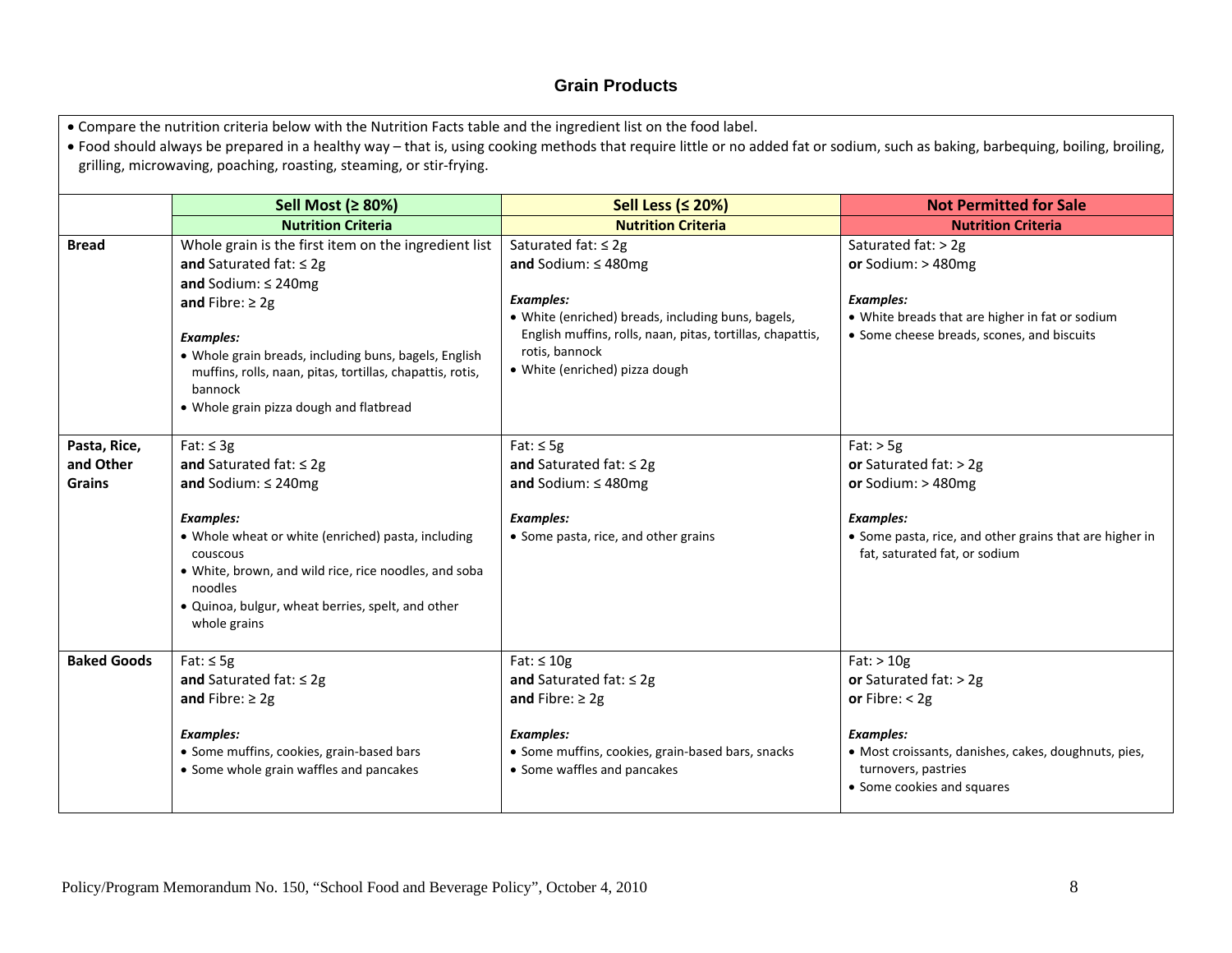# **Grain Products (cont.)**

|                    | Sell Most (≥ 80%)                                                                    | Sell Less ( $\leq$ 20%)                | <b>Not Permitted for Sale</b>                                 |
|--------------------|--------------------------------------------------------------------------------------|----------------------------------------|---------------------------------------------------------------|
|                    | <b>Nutrition Criteria</b>                                                            | <b>Nutrition Criteria</b>              | <b>Nutrition Criteria</b>                                     |
| <b>Grain-Based</b> | Fat: $\leq$ 3g                                                                       | Fat: $\leq$ 5g                         | Fat: $>$ 5g                                                   |
| <b>Snacks</b>      | and Saturated fat: $\leq 2g$                                                         | and Saturated fat: $\leq 2g$           | or Saturated fat: $> 2g$                                      |
|                    | and Sodium: $\leq$ 240mg                                                             | and Sodium: $\leq$ 480mg               | or Sodium: $>$ 480mg                                          |
|                    | <b>Examples:</b>                                                                     | Examples:                              | Examples:                                                     |
|                    | • Some whole grain crackers, pita chips, and<br>flatbreads                           | • Some crackers, pretzels, and popcorn | • Crackers, pretzels, and popcorn higher in fat and<br>sodium |
|                    | • Some packaged crackers and popcorn                                                 |                                        | • Most corn chips and other snack mixes                       |
| <b>Cereals</b>     | Whole grain is the first item on the ingredient list<br>and Saturated fat: $\leq 2g$ |                                        | Whole grain is not the first item on the ingredient<br>list   |
|                    | and Fibre: $\geq 2g$                                                                 |                                        | or Saturated fat: $>$ 2g                                      |
|                    |                                                                                      |                                        | or Fibre: $<$ 2g                                              |
|                    | <b>Examples:</b>                                                                     |                                        |                                                               |
|                    | • Some breakfast cereals, including oatmeal, some                                    |                                        | <b>Examples:</b>                                              |
|                    | granola, and cold cereals containing fibre                                           |                                        | • Some breakfast cereals                                      |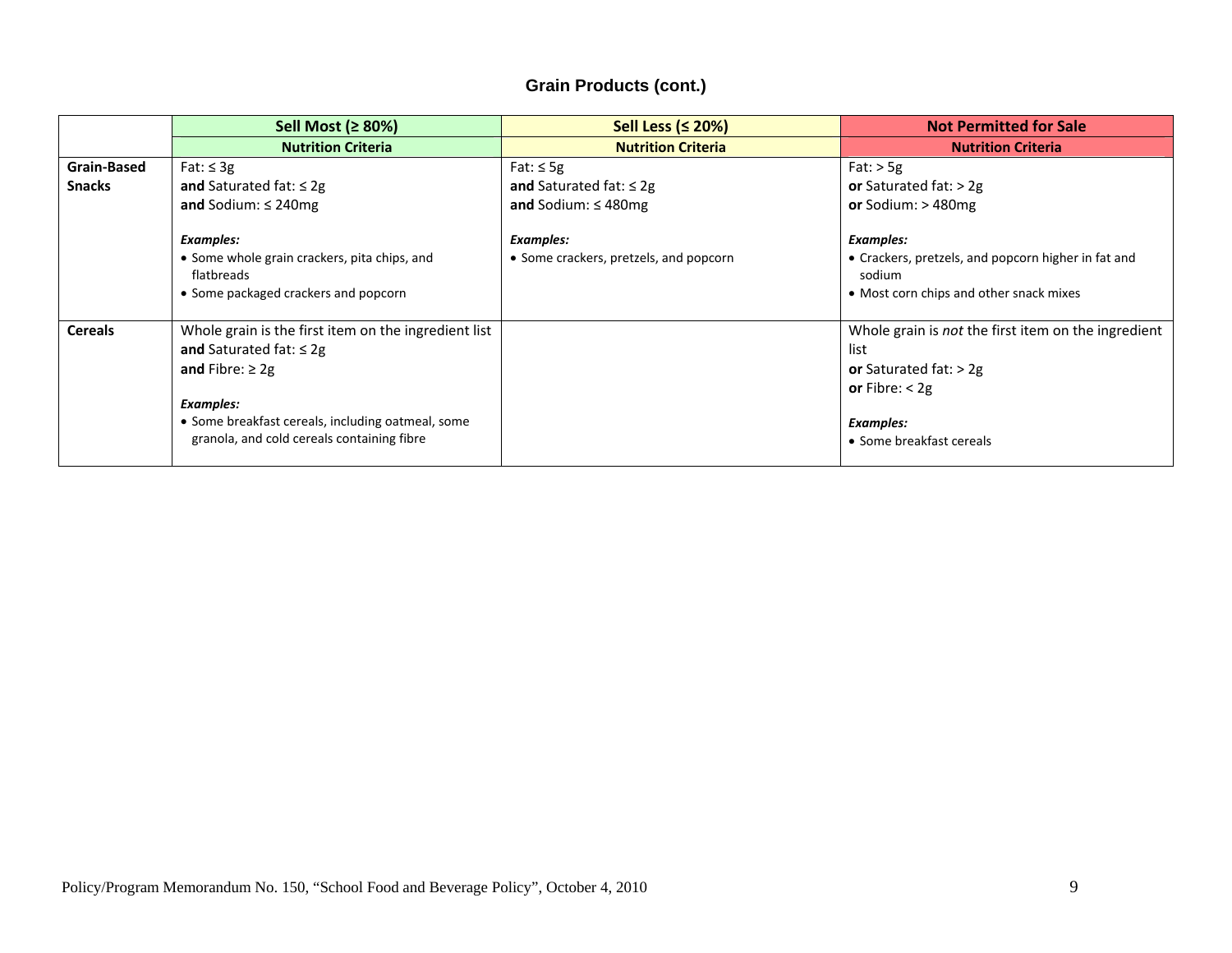#### **Milk and Alternatives**

|                   | Sell Most (≥ 80%)                                                                                                               | Sell Less (≤ 20%)                                                                                                                                                                                   | <b>Not Permitted for Sale</b>                                                                                                      |
|-------------------|---------------------------------------------------------------------------------------------------------------------------------|-----------------------------------------------------------------------------------------------------------------------------------------------------------------------------------------------------|------------------------------------------------------------------------------------------------------------------------------------|
|                   | <b>Nutrition Criteria</b>                                                                                                       | <b>Nutrition Criteria</b>                                                                                                                                                                           | <b>Nutrition Criteria</b>                                                                                                          |
| Yogurt/Kefir      | Fat: ≤ 3.25% M.F.* or ≤ 3g                                                                                                      |                                                                                                                                                                                                     | Fat: $> 3.25\%$ M.F. or $> 3g$                                                                                                     |
|                   | <b>Examples:</b>                                                                                                                |                                                                                                                                                                                                     | <b>Examples:</b>                                                                                                                   |
|                   | • Plain and flavoured yogurt, yogurt tubes                                                                                      |                                                                                                                                                                                                     | • Yogurt higher in fat, such as Balkan-style                                                                                       |
| Cheese**          | Fat: $\leq$ 20% M.F.                                                                                                            | Sodium: ≤480mg                                                                                                                                                                                      | Sodium: > 480mg                                                                                                                    |
|                   | and Sodium: $\leq$ 360mg<br>and Calcium: $\geq 15\%$ DV***                                                                      | and Calcium: $\geq$ 15% DV                                                                                                                                                                          | or Calcium: $<$ 15% DV                                                                                                             |
|                   |                                                                                                                                 | <b>Examples:</b>                                                                                                                                                                                    | <b>Examples:</b>                                                                                                                   |
|                   | <b>Examples:</b><br>• Cheeses lower in fat and sodium, including part-skim<br>mozzarella, light cheddar, some Swiss and ricotta | • Most hard and soft, non-processed cheese, including<br>cheddar, mozzarella, brick, parmesan, some feta,<br>Monterey jack, havarti, and gouda; cottage cheese,<br>cheese curds, and cheese strings | • Some processed cheese products<br>• Most cream cheese                                                                            |
| <b>Milk-Based</b> |                                                                                                                                 | Fat: $\leq$ 5g                                                                                                                                                                                      | $Fat:$ > 5g                                                                                                                        |
| <b>Desserts</b>   |                                                                                                                                 | and Sodium: $\leq$ 360mg                                                                                                                                                                            | or Sodium: $>$ 360mg                                                                                                               |
|                   |                                                                                                                                 | and Calcium: $\geq$ 5% DV                                                                                                                                                                           | or Calcium: $<$ 5% DV                                                                                                              |
|                   |                                                                                                                                 | Examples:                                                                                                                                                                                           | <b>Examples:</b>                                                                                                                   |
|                   |                                                                                                                                 | • Some frozen yogurt, puddings, custards, ice milk,                                                                                                                                                 | • Some puddings                                                                                                                    |
|                   |                                                                                                                                 | gelato                                                                                                                                                                                              | • Most frozen desserts high in fat and sugar, including<br>ice cream, ice cream bars, ice cream cakes, and ice<br>cream sandwiches |

\*M.F. <sup>=</sup> Milk Fat. The amount can be found on the front of the food label.

\*\*Encourage selection of lower‐fat cheese options.

\*\*\*DV <sup>=</sup> Daily Value.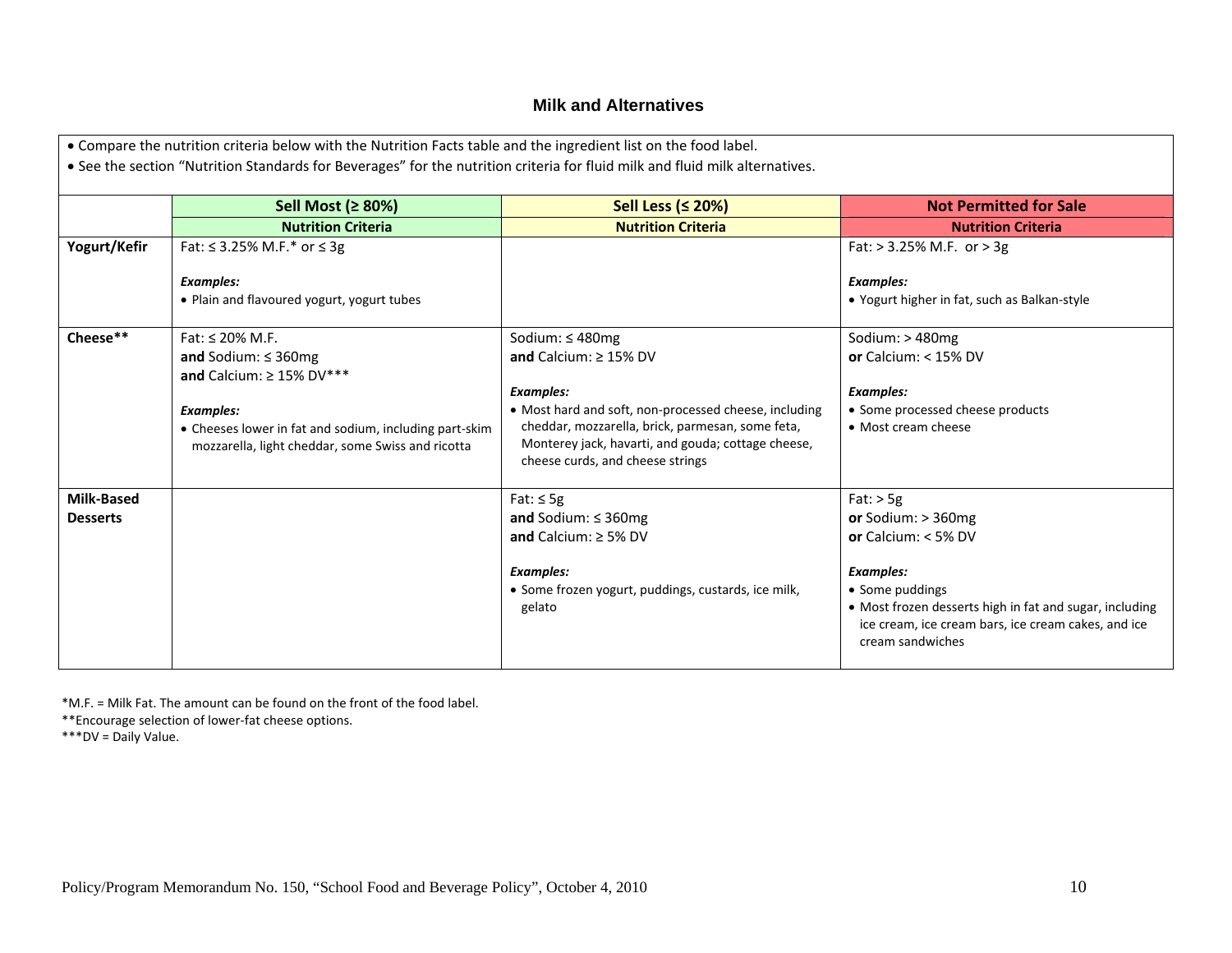### **Meat and Alternatives**

• Compare the nutrition criteria below with the Nutrition Facts table and ingredient list on the food label.

• Food should always be prepared in a healthy way – that is, using cooking methods that require little or no added fat or sodium, such as baking, barbequing, boiling, broiling, grilling, microwaving, poaching, roasting, steaming, or stir‐frying.

|                    | Sell Most (≥ 80%)                         | Sell Less (≤ 20%)                               | <b>Not Permitted for Sale</b>                                     |
|--------------------|-------------------------------------------|-------------------------------------------------|-------------------------------------------------------------------|
|                    | <b>Nutrition Criteria</b>                 | <b>Nutrition Criteria</b>                       | <b>Nutrition Criteria</b>                                         |
| <b>Fresh and</b>   | Fat: $\leq 10g$                           | Fat: $\leq 14g$                                 | $Fat:$ > 14g                                                      |
| <b>Frozen Meat</b> | and Sodium: $\leq$ 480mg                  | and Sodium: $\leq$ 480mg                        | or Sodium: $>$ 480mg                                              |
|                    |                                           |                                                 |                                                                   |
|                    | <b>Examples:</b>                          | Examples:                                       | <b>Examples:</b>                                                  |
|                    | • Extra-lean ground meat                  | • Lean ground meat                              | • Meat that contains higher amounts of fat or sodium,             |
|                    | • Lean beef, goat, lamb, pork, or poultry | · Beef, goat, lamb, pork, or poultry            | including chicken wings, bacon, pork and beef ribs                |
|                    | • Some breaded chicken strips and nuggets | • Some breaded chicken strips and nuggets       | • Some wieners                                                    |
|                    | • Some lean meatballs                     | • Some meatballs                                | • Most pepperoni sticks                                           |
|                    | • Some lean hamburger patties             | • Some hamburger patties                        | • Most beef/turkey jerk products                                  |
|                    |                                           |                                                 |                                                                   |
| <b>Deli</b>        | Fat: $\leq$ 5g                            | Fat: $\leq$ 5g                                  | $Fat:$ > 5g                                                       |
| (Sandwich)         | and Sodium: $\leq$ 480mg                  | and Sodium: $\leq 600$ mg                       | or Sodium: $>600$ mg                                              |
| <b>Meat</b>        |                                           |                                                 |                                                                   |
|                    | <b>Examples:</b>                          | <b>Examples:</b>                                | <b>Examples:</b>                                                  |
|                    | • Some lean deli meat                     | • Some lean deli meat                           | • Deli meat higher in fat or sodium                               |
|                    |                                           |                                                 |                                                                   |
| <b>Fish</b>        | Fat: $\leq 8g$                            | Fat: $\leq$ 12g                                 | $Fat:$ > 12g                                                      |
|                    | and Sodium: $\leq$ 480mg                  | and Sodium: $\leq$ 480mg                        | or Sodium: $>$ 480mg                                              |
|                    |                                           |                                                 |                                                                   |
|                    | <b>Examples:</b>                          | <b>Examples:</b>                                | <b>Examples:</b>                                                  |
|                    | • Fresh, frozen, or canned fish           | • Some frozen, breaded fish (e.g., fish sticks) | • Some breaded or battered fish higher in added fat or            |
|                    |                                           | • Fresh, frozen, or canned fish                 | sodium                                                            |
|                    |                                           |                                                 | • Fresh or frozen fish with a higher mercury content <sup>®</sup> |
|                    |                                           |                                                 |                                                                   |
| <b>Eggs</b>        | Fat: $\leq 7g$                            |                                                 | $Fat:$ > 7g                                                       |
|                    | and Sodium: $\leq$ 480mg                  |                                                 | or Sodium: $>$ 480mg                                              |
|                    |                                           |                                                 |                                                                   |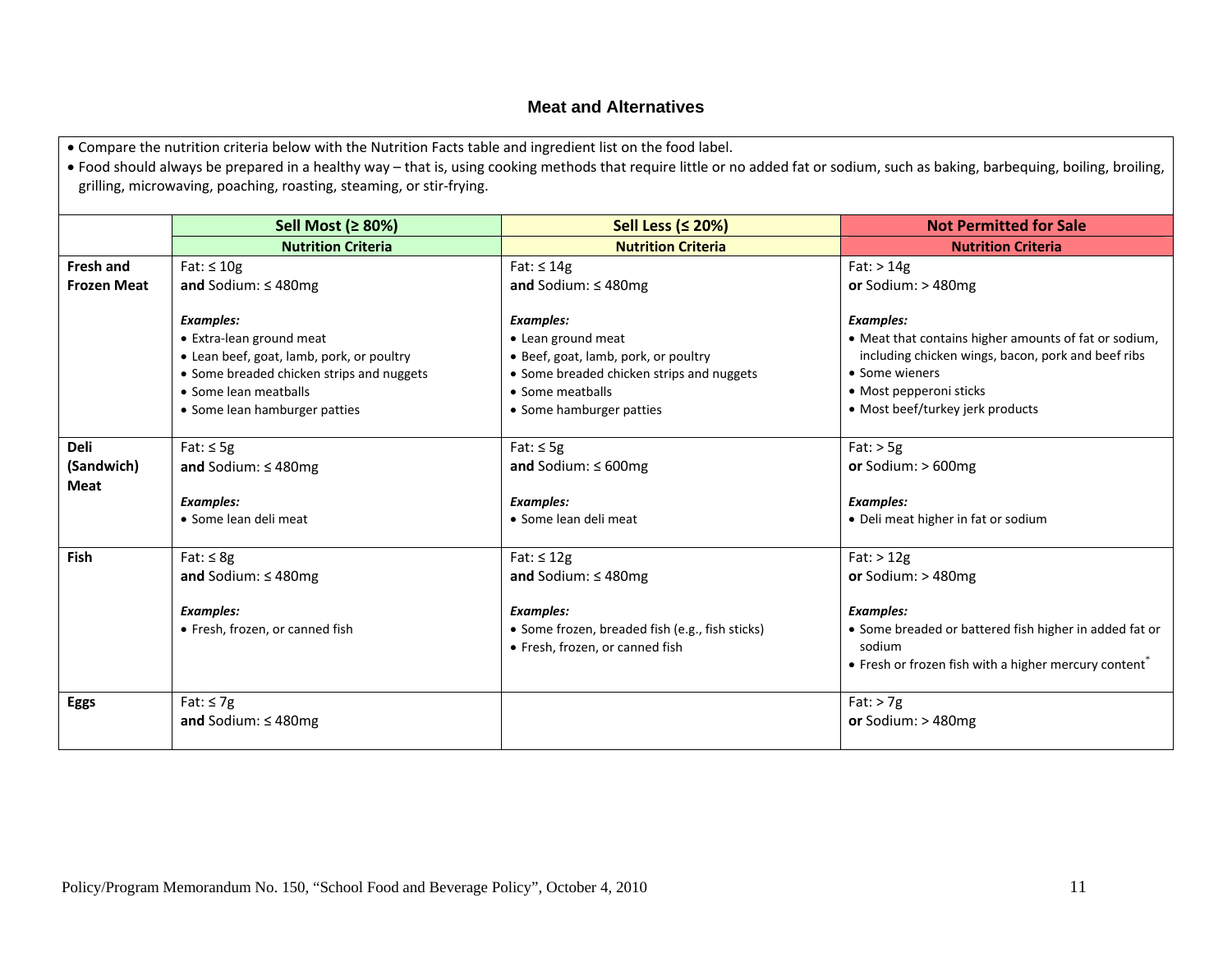#### **Meat and Alternatives (cont.)**

|                     | Sell Most (≥ 80%)                                                                                                                                                                                                          | Sell Less ( $\leq$ 20%)   | <b>Not Permitted for Sale</b>                                                                                                 |
|---------------------|----------------------------------------------------------------------------------------------------------------------------------------------------------------------------------------------------------------------------|---------------------------|-------------------------------------------------------------------------------------------------------------------------------|
|                     | <b>Nutrition Criteria</b>                                                                                                                                                                                                  | <b>Nutrition Criteria</b> | <b>Nutrition Criteria</b>                                                                                                     |
| Nuts, Protein       | Not coated with candy, chocolate, sugar, or                                                                                                                                                                                |                           | Coated with candy, chocolate, sugar, and/or                                                                                   |
| <b>Butters, and</b> | yogurt                                                                                                                                                                                                                     |                           | yogurt                                                                                                                        |
| <b>Seeds</b>        | and Sodium: $\leq$ 480mg                                                                                                                                                                                                   |                           | or Sodium: $>$ 480mg                                                                                                          |
|                     | <b>Examples:</b><br>• Nut, legume, and seed butters, including peanut,<br>almond, walnut, soy, sesame, and sunflower<br>• Nuts and seeds, including almonds, walnuts,<br>peanuts, sunflower seeds, pumpkin seeds (papitas) |                           | <b>Examples:</b><br>• Coated nuts<br>• Some roasted and salted nuts                                                           |
| <b>Meat</b>         | Fat: $\leq 8g$                                                                                                                                                                                                             |                           | Fat: $> 8g$                                                                                                                   |
| Alternatives,       | and Sodium: $\leq$ 480mg                                                                                                                                                                                                   |                           | or Sodium: $>$ 480mg                                                                                                          |
| such as Tofu,       | and Protein: $\geq 10g$                                                                                                                                                                                                    |                           | or Protein: $<$ 10g                                                                                                           |
| Beans, and          |                                                                                                                                                                                                                            |                           |                                                                                                                               |
| <b>Lentils</b>      | <b>Examples:</b>                                                                                                                                                                                                           |                           | <b>Examples:</b>                                                                                                              |
|                     | • Some vegetarian burgers, simulated meat strips,<br>veggie meatballs, veggie ground round, veggie<br>wieners and sausages, tofu and tempeh<br>• Beans and lentils                                                         |                           | • Some vegetarian products high in sodium<br>• Some meat alternatives that are higher in fat or<br>sodium or lower in protein |

\*Certain types of fish may contain levels of mercury that can be harmful to human health. Fish caught in local lakes and streams may have different levels of mercury from those found in stores. Canned "light" tuna contains less mercury than "white" or "albacore" tuna, and salmon generally has low levels of mercury. See Health Canada's website for continually updated information and a list of fish with low levels of mercury, at http://www.hc‐sc.gc.ca/fn‐an/securit/chem‐chim/environ/mercur/cons‐adv‐etud‐eng.php.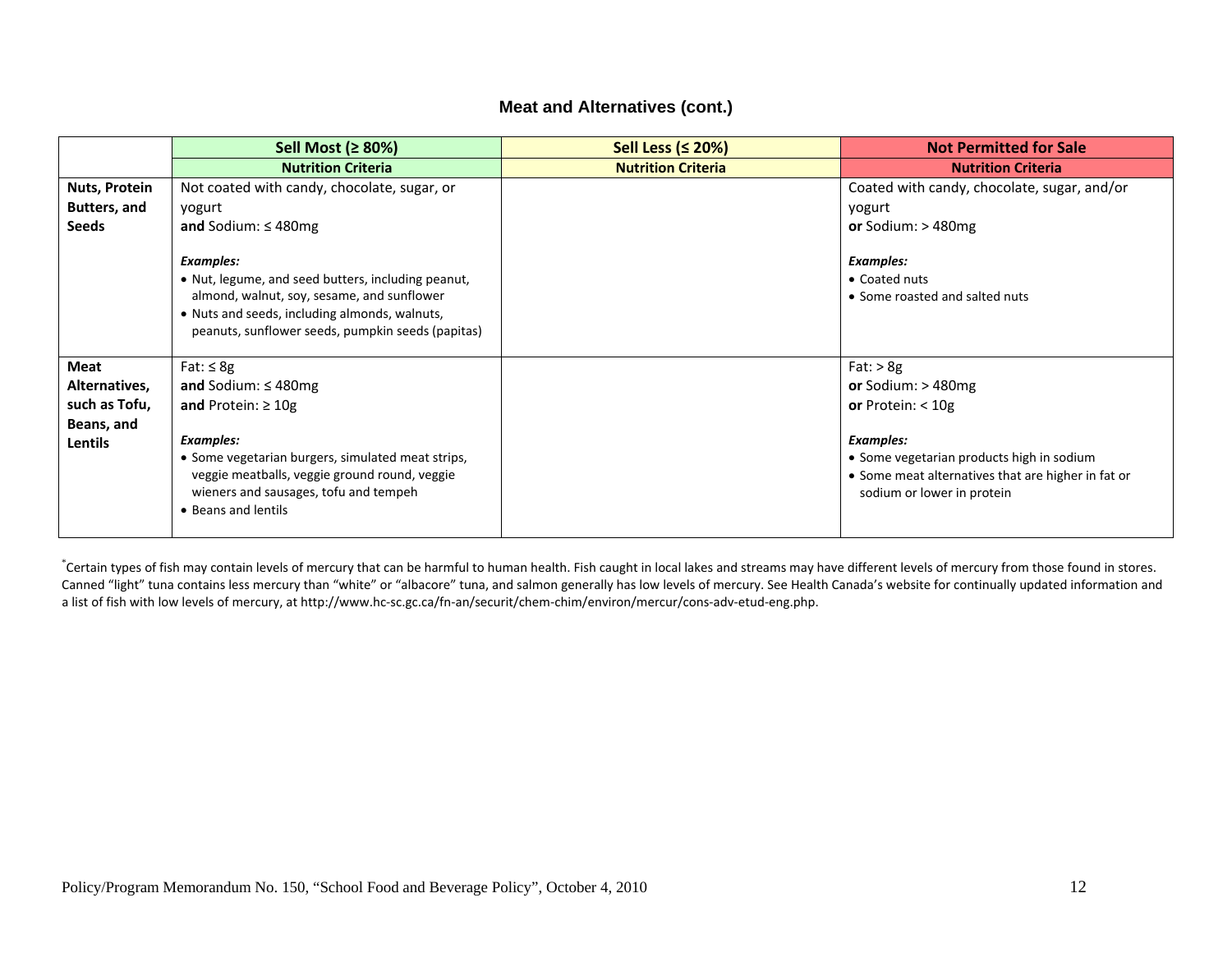#### **Mixed Dishes**

*Note:* Mixed dishes are products that contain more than one major ingredient.

| <b>Mixed Dishes With a Nutrition Facts Table</b>                                                                        |                                                                      |                                                                                                                                                                                            |                               |
|-------------------------------------------------------------------------------------------------------------------------|----------------------------------------------------------------------|--------------------------------------------------------------------------------------------------------------------------------------------------------------------------------------------|-------------------------------|
| . Compare the nutrition criteria below with the Nutrition Facts table and the ingredient list provided by the supplier. |                                                                      |                                                                                                                                                                                            |                               |
|                                                                                                                         | grilling, microwaving, poaching, roasting, steaming, or stir-frying. | • Food should always be prepared in a healthy way – that is, using cooking methods that require little or no added fat or sodium, such as baking, barbequing, boiling, broiling, broiling, |                               |
|                                                                                                                         | Sell Most (≥ 80%)                                                    | Sell Less ( $\leq$ 20%)                                                                                                                                                                    | <b>Not Permitted for Sale</b> |
|                                                                                                                         | <b>Nutrition Criteria</b>                                            | <b>Nutrition Criteria</b>                                                                                                                                                                  | <b>Nutrition Criteria</b>     |
| <b>Entrées</b>                                                                                                          | Fat: $\leq 10g$                                                      | Fat: $\leq$ 15g                                                                                                                                                                            | $Fat:$ > 15g                  |
| (e.g., frozen pizza,                                                                                                    | and Saturated fat: $\leq$ 5g                                         | and Saturated fat: $\leq 7g$                                                                                                                                                               | or Saturated fat: $> 7g$      |
| sandwiches, pasta,                                                                                                      | and Sodium: $\leq$ 960mg                                             | and Sodium: $\leq$ 960mg                                                                                                                                                                   | or Sodium: $> 960$ mg         |
| hot dogs)                                                                                                               | and Fibre: $\geq$ 2g                                                 | and Fibre: $\geq 2g$                                                                                                                                                                       | or Fibre: $<$ 2g              |
|                                                                                                                         | and Protein: $\geq 10g$                                              | and Protein: $\geq$ 7g                                                                                                                                                                     | or Protein: $<$ 7g            |
| <b>Soups</b>                                                                                                            | Fat: $\leq$ 3g                                                       | Fat: $\leq$ 5g                                                                                                                                                                             | $Fat:$ > 5g                   |
|                                                                                                                         | and Sodium: $\leq$ 720mg                                             | and Saturated fat: $\leq 2g$                                                                                                                                                               | or Saturated fat: $>$ 2g      |
|                                                                                                                         | and Fibre: $\geq 2g$                                                 | and Sodium: $\leq$ 720mg                                                                                                                                                                   | or Sodium: $> 720$ mg         |
| <b>Side Dishes</b>                                                                                                      | Fat: $\leq$ 5g                                                       | Fat: $\leq$ 7g                                                                                                                                                                             | $Fat:$ > 7g                   |
| (e.g., grain and/or                                                                                                     | and Saturated fat: $\leq 2g$                                         | and Saturated fat: $\leq 2g$                                                                                                                                                               | or Saturated fat: $>$ 2g      |
| vegetable salads)                                                                                                       | and Sodium: $\leq$ 360mg<br>and Fibre: $\geq$ 2g                     | and Sodium: $\leq$ 360mg                                                                                                                                                                   | or Sodium: $>$ 360mg          |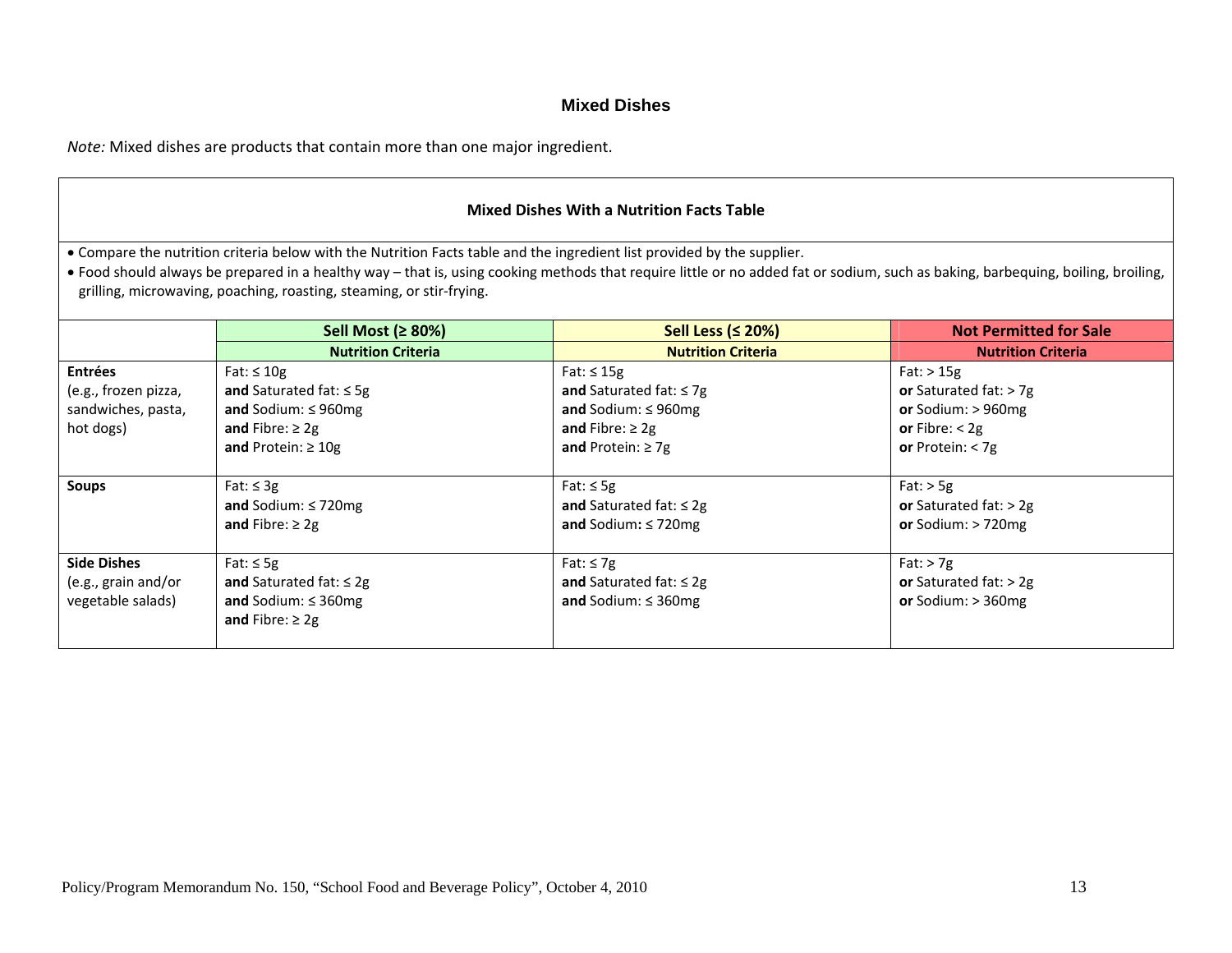#### **Mixed Dishes Without <sup>a</sup> Nutrition Facts Table**

• For every ingredient used, refer to the nutrition criteria in this appendix for the appropriate food groups.

• Food should always be prepared in a healthy way – that is, using cooking methods that require little or no added fat or sodium, such as baking, barbequing, boiling, broiling, grilling, microwaving, poaching, roasting, steaming, or stir‐frying.

|                                                                 | Sell Most ( $\geq 80\%$ )                                                | Sell Less ( $\leq$ 20%)                                             | <b>Not Permitted for Sale</b>                                                                     |
|-----------------------------------------------------------------|--------------------------------------------------------------------------|---------------------------------------------------------------------|---------------------------------------------------------------------------------------------------|
|                                                                 | <b>Nutrition Criteria</b>                                                | <b>Nutrition Criteria</b>                                           | <b>Nutrition Criteria</b>                                                                         |
| <b>Entrées</b><br>(e.g., pizza, sandwiches,<br>pasta, hot dogs) | All major ingredients <sup>*</sup> are from the "Sell<br>Most" category. | One or more major ingredients are from the "Sell<br>Less" category. | Cannot be sold if prepared with any<br>ingredients from the "Not Permitted for<br>Sale" category. |
| <b>Soups</b>                                                    | All major ingredients are from the "Sell<br>Most" category.              | One or more major ingredients are from the "Sell<br>Less" category. | Cannot be sold if prepared with any<br>ingredients from the "Not Permitted for<br>Sale" category. |
| <b>Side Dishes</b><br>(e.g., grain and/or<br>vegetable salads)  | All major ingredients are from the "Sell<br>Most" category.              | One or more major ingredients are from the "Sell<br>Less" category. | Cannot be sold if prepared with any<br>ingredients from the "Not Permitted for<br>Sale" category. |

\*A major ingredient is any product that is identified in one of the food groups set out in the nutrition standards – that is, Vegetables and Fruit, Grain Products, Milk and Alternatives, and Meat and Alternatives. *All* pizza toppings are considered major ingredients.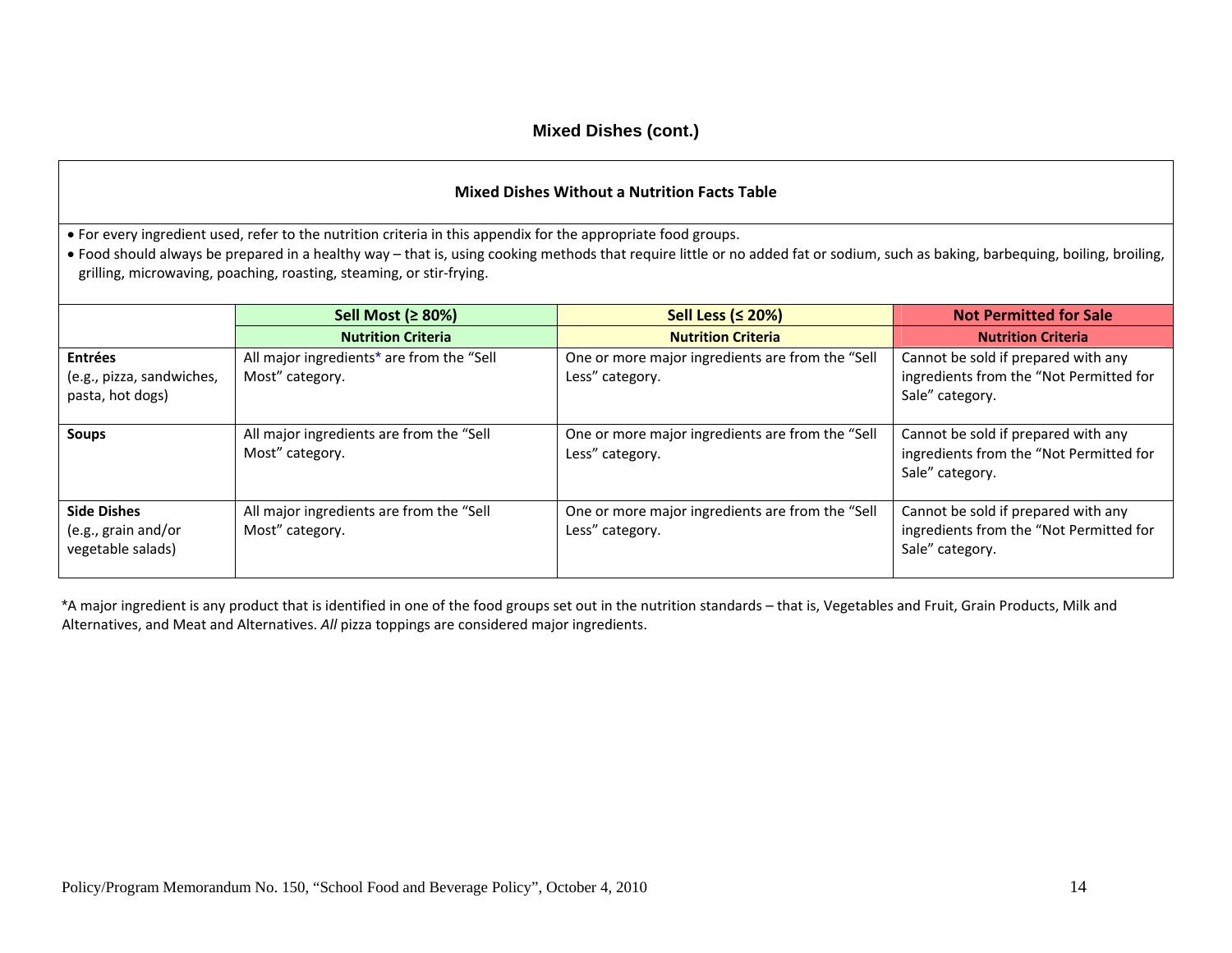#### **Miscellaneous Items**

| <b>Minor Ingredients</b>                                                                                                                                                           |                       |  |  |
|------------------------------------------------------------------------------------------------------------------------------------------------------------------------------------|-----------------------|--|--|
| • The following are considered minor ingredients and are to be used in limited amounts, as defined under "Serving Size".<br>• Choose products that are lower in fat and/or sodium. |                       |  |  |
| <b>Ingredients</b>                                                                                                                                                                 | <b>Serving Size</b>   |  |  |
| Condiments and Spreads                                                                                                                                                             | $\leq$ 15ml (1 tbsp)  |  |  |
| <b>Gravies and Sauces</b>                                                                                                                                                          | $\leq 60$ ml (4 tbsp) |  |  |
| <b>Dips</b>                                                                                                                                                                        | $\leq$ 30ml (2 tbsp)  |  |  |
| Fats                                                                                                                                                                               | $\leq$ 5ml (1 tsp)    |  |  |
| Oils and Dressings                                                                                                                                                                 | $\leq$ 15ml (1 tbsp)  |  |  |
| Other (e.g., chocolate chips, coconut, olives, parmesan cheese)                                                                                                                    | $\leq$ 15ml (1 tbsp)  |  |  |

| <b>Not Permitted for Sale: Confectionery (Examples)</b> |
|---------------------------------------------------------|
| Candy                                                   |
| Chocolate                                               |
| Energy bars                                             |
| Licorice                                                |
| Gum                                                     |
| Gummies                                                 |
| Popsicles and freezies, if not prepared with 100% juice |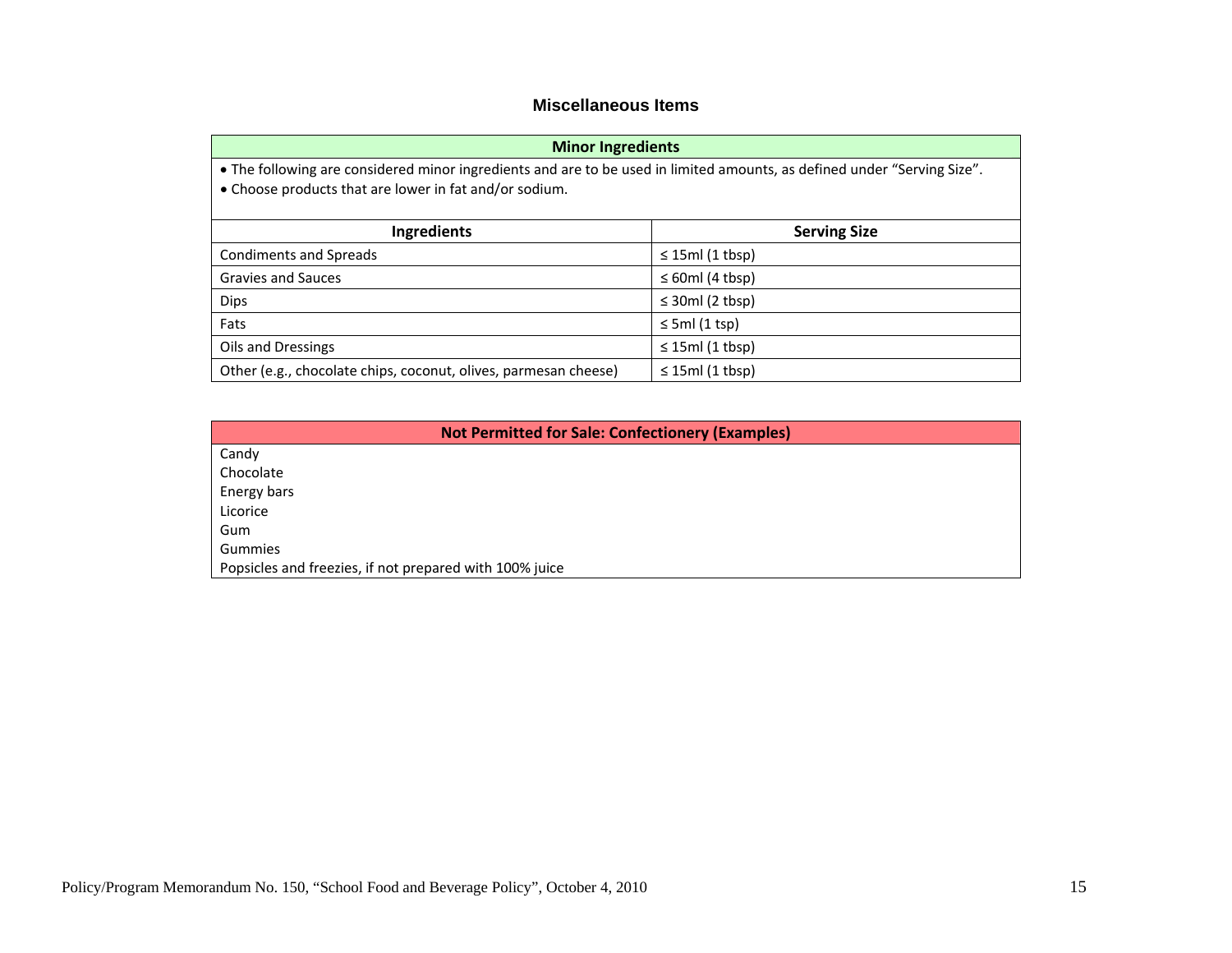# **Nutrition Standards for Beverages**

Separate beverage standards are provided for elementary and secondary schools.

All beverages sold in schools must meet the standards set out in Ontario Regulation 200/08, "Trans Fat Standards", made under the Education Act.

|                            | Compare the nutrition criteria below with the Nutrition Facts table and ingredient list on the food label. |                           |                                 |
|----------------------------|------------------------------------------------------------------------------------------------------------|---------------------------|---------------------------------|
|                            | Sell Most (≥ 80%)                                                                                          | Sell Less ( $\leq$ 20%)   | <b>Not Permitted for Sale</b>   |
|                            | <b>Nutrition Criteria</b>                                                                                  | <b>Nutrition Criteria</b> | <b>Nutrition Criteria</b>       |
| Water                      | Plain                                                                                                      |                           |                                 |
| <b>Milk and Milk-Based</b> | Fat: $\leq$ 2% M.F.* or $\leq$ 5g                                                                          |                           | Fat: $> 2\%$ M.F. or $> 5g$     |
| <b>Beverages (Plain or</b> | and Sugar: $\leq 28g$                                                                                      |                           | or Sugar: $>$ 28g               |
| Flavoured)                 | and Calcium: $\geq$ 25% DV**                                                                               |                           | or Calcium: $< 25\%$ DV         |
|                            | and Container size: $\leq$ 250ml                                                                           |                           | or Container size: > 250ml      |
| <b>Yogurt Drinks</b>       | Fat: ≤ 3.25% M.F. or ≤ 3g                                                                                  |                           | Fat: $> 3.25\%$ M.F. or $> 3g$  |
|                            | and Container size: $\leq$ 250ml                                                                           |                           | or Container size: > 250ml      |
| Soy/Milk Alternative       | Fortified with calcium and vitamin D                                                                       |                           | Unfortified                     |
| <b>Beverages (Plain or</b> | and Container size: $\leq$ 250ml                                                                           |                           | or Container size: > 250ml      |
| Flavoured)                 |                                                                                                            |                           |                                 |
| <b>Juices or Blends:</b>   | 100% juice, pulp, or purée                                                                                 |                           | < 100% juice, pulp, or purée    |
| <b>Vegetable or Fruit</b>  | and Unsweetened/No sugar added                                                                             |                           | or Sugar in the ingredient list |
|                            | and Container size: $\leq$ 250ml                                                                           |                           | or Container size: > 250ml      |
| <b>Hot Chocolate</b>       | Fat: $\leq$ 2% M.F. or $\leq$ 5g                                                                           |                           | Fat: $> 2\%$ M.F. or $> 5g$     |
|                            | and Sugar: $\leq$ 28g                                                                                      |                           | or Sugar: $>$ 28g               |
|                            | and Calcium: $\geq$ 25% DV                                                                                 |                           | or Calcium: $< 25\%$ DV         |
|                            | and Container size: $\leq$ 250ml                                                                           |                           | or Container size: > 250ml      |
| <b>Coffee and Tea</b>      |                                                                                                            |                           | All Coffee and Tea              |
| <b>Iced Tea</b>            |                                                                                                            |                           | All Iced Tea                    |
| <b>Energy Drinks</b>       |                                                                                                            |                           | All Energy Drinks               |
| <b>Sports Drinks</b>       |                                                                                                            |                           | All Sports Drinks               |
| Other Beverages (e.g.,     |                                                                                                            |                           | All Other Beverages             |
| soft drinks; flavoured     |                                                                                                            |                           |                                 |
| water; "juice-ades", such  |                                                                                                            |                           |                                 |
| as lemonade, limeade)      |                                                                                                            |                           |                                 |

### **Beverages – Elementary Schools**

\*M.F. <sup>=</sup> Milk Fat. The amount can be found on the front of the food label.

\*\*DV <sup>=</sup> Daily Value.